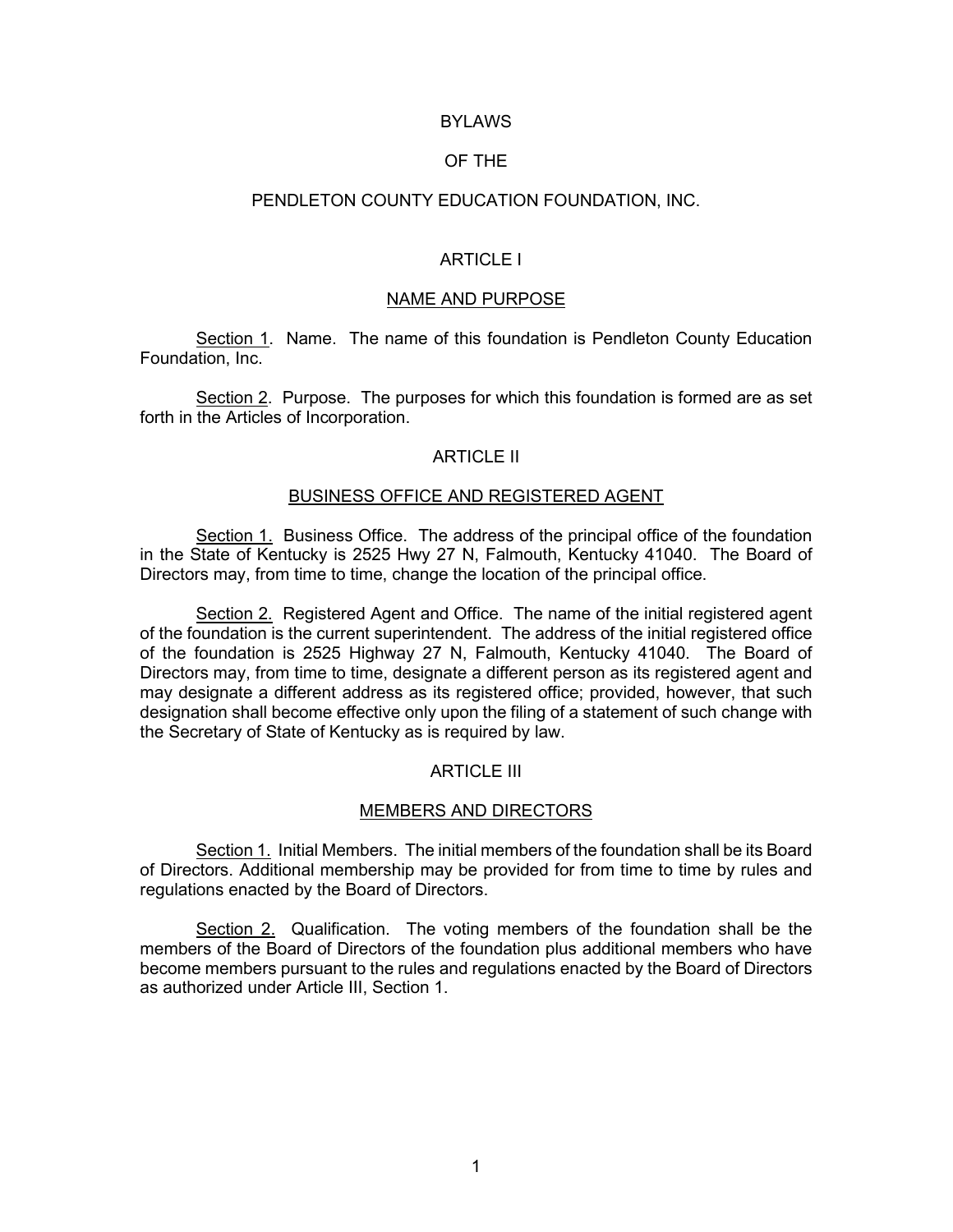No more than three Directors may be current full-time employees of the Pendleton County School System or current members of the Pendleton County Board of Education, with the exception of the Chairman of the Pendleton County Board of Education, his/her designee, or announced candidates for seats on the Board of Education.

Section 3. Number and Term. The number of Directors shall be nine, unless such number shall be increased or decreased by appropriate action of the Directors as herein provided. The elected Directors shall have a term of three years; the terms shall be staggered so that 1/3 of the elected Directors will be elected each year. The terms of the initial Board of Directors will be staggered so that 1/3 will terminate one year hence, another third two years hence and the last third three years hence. The length of these initial terms will be determined by lot. The elected Directors shall serve until the next annual meeting of the Directors and until a successor has been duly selected and has qualified. Directors may serve for a maximum of two consecutive terms of three years, plus a fractional term if the initial appointment is for less than three years. Notwithstanding the foregoing, a former Director shall be eligible for re-election to the Board of Directors after sitting out one year.

 Section 4. Ex-Officio Members. The Chairman of the Pendleton County Board of Education, or his/her designee, and the Superintendent of the Pendleton County School System shall serve as ex-officio members. The individuals serving in these positions will serve as voting members of the Board of Directors as long as they occupy those positions. The Chairman and/or the Superintendent of the Pendleton County School System shall be entitled to appoint a designee to serve in his/her place on the Board.

Section 5. Election. Individuals shall be nominated to serve as a Director by any member of the Board of Directors and must be elected by a majority of the members of the Board of Directors. The initial Board of Directors shall be those designated as such in the Articles of Incorporation and they shall also be the initial members of the foundation.

Section 6. Voting Rights. Each Director and member shall be entitled to one vote on each matter submitted to a vote of the Directors.

Section 7. Resignation. Any Director may resign by filing a written resignation with the Secretary of the foundation.

Section 8. Transfer of Membership. Membership in this foundation is not transferable or assignable.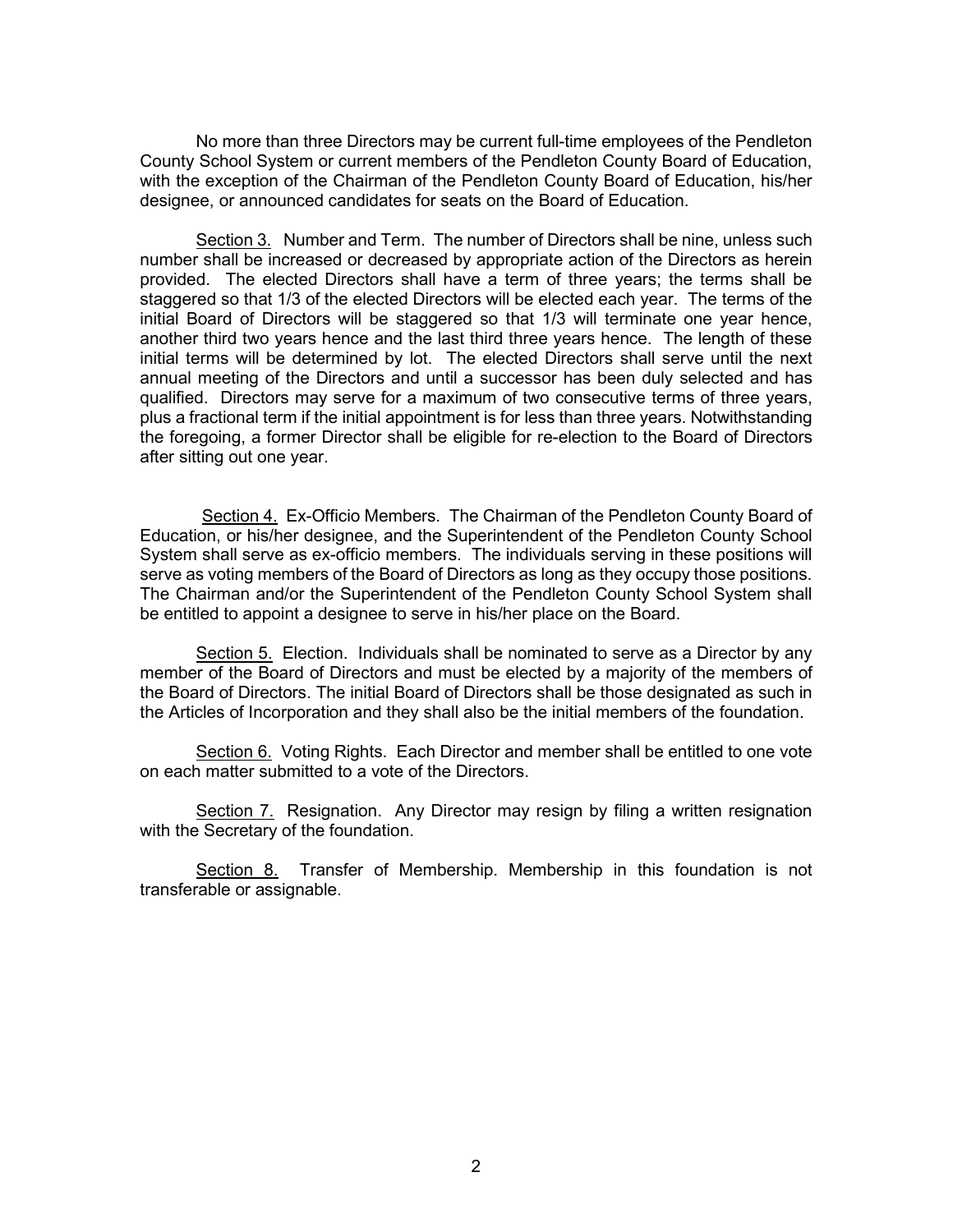# ARTICLE IV

#### **MEETINGS**

Section 1. Annual Meetings. An annual meeting of the members shall be held on the fourth Tuesday in the month of May in each Year, beginning with the year 2019 at the hour of 6:00 p.m. This meeting shall be for the purpose of electing officers and Directors and transacting such other business as may come before the meeting. If, for some reason, the annual meeting is not held as specified, such meeting will be held as soon as possible thereafter. Officers and Directors will remain in office until they are superseded by newly elected Officers and Directors.

Section 2. Regular Meetings. The President of the foundation may provide for the holding of regular meetings of the foundation.

Section 3. Special Meetings. Special meetings of the Board of Directors may be called by or at the request of the President; also, special meetings may be called when requested by a majority of the Board of Directors.

Section 4. Place of Meetings. Unless otherwise designated by the President, all meetings shall be held at the Pendleton County High School Site-based Council meeting room, 2359 Highway 27 N Falmouth, Kentucky.

Section 5. Notice and Place of Meetings. Notice of the time and place of all meetings may be given by e-mail, telephone, or other suitable means and shall be given sufficiently in advance that the Directors can reasonably plan to be present. In the case of a special meeting, the purpose or purposes for which the meeting is called shall be stated in the notification.

Section 6. Quorum. One half of the authorized Directors (fraction raised to next whole number) shall constitute a quorum for the transaction of business at any meeting of the Board of Directors. If a quorum is not present, a majority of those in attendance may adjourn the meeting without further notice.

Section 7. Manner of Acting. The act of a majority of the Directors present at a meeting at which a quorum is present shall be considered as the act of the Board as a whole unless the act of a greater number is required by law or these Bylaws.

Section 8. Vacancies. Any vacancy occurring in the Board of Directors or to be filled by reason of any increase in the number of Directors may be filled by the affirmative vote of a majority of the remaining Directors though less than a quorum. A Director elected to fill a vacancy shall serve for the unexpired portion of the term of his predecessor.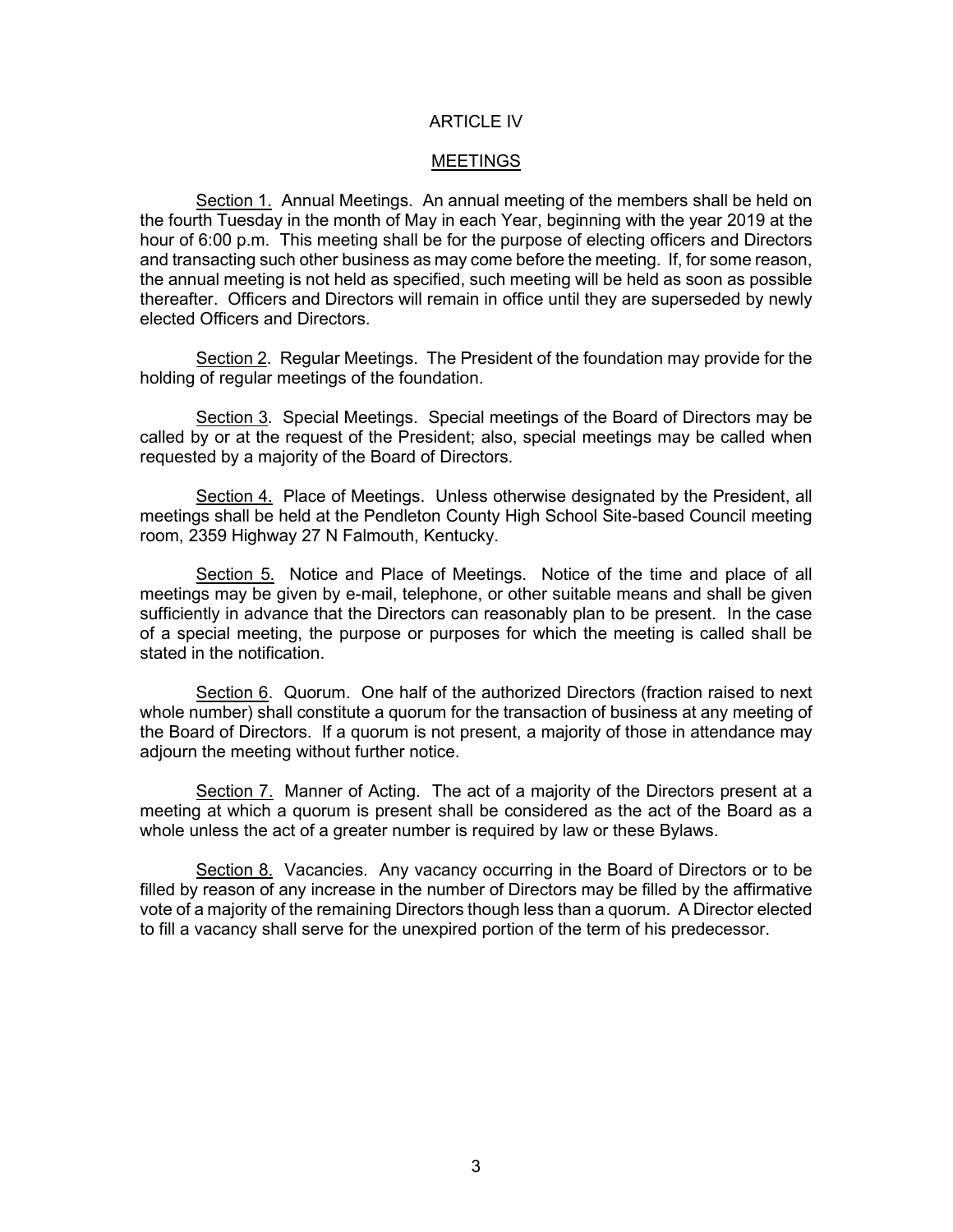Section 9. Compensation. Directors shall not receive compensation for their services. Directors, however, may serve the foundation in other capacities and receive compensation for such service when approved by the Board.

Section IO. Order of Business. The presiding officer at any meeting of the Board of Directors shall fix the order of business. Unless otherwise fixed, the order of the meeting shall be as follows:

- (a) Roll call
- (b) Reading of minutes of previous meeting
- (c) Reports of officers and committees
- (d) Old business
- (e) New business
- (f) Other

# ARTICLE V

#### **OFFICERS**

Section 1. Officers. The officers of the foundation shall be a President, a President-elect, a Secretary, a Treasurer, and an Executive Assistant. Other officers may be designated by the Board of Directors as desirable.

Section 2. Election and Term of Office. The officers of the foundation shall be elected annually by the Board of Directors at the annual meeting of the Board. New offices may be created and filled at any meeting of the Board of Directors. Each officer shall hold office until the next annual meeting and until his successor shall have been duly elected and qualified. Officers may succeed themselves in the same office in consecutive years for a period not to exceed three years.

Section 3. Removal. Any officer elected by the Board of Directors may be removed by the Board whenever in its judgment the best interests of the foundation would be served thereby.

Section 4. Vacancies. A vacancy in any office because of death, resignation, removal, disqualification or otherwise, may be filled by the Board of Directors for the unexpired portion of the term thereof.

Section 5. President. The President shall preside at all meetings of the Board of Directors and shall perform such other duties as may be prescribed from time to time by the Board. The President shall also direct all activities of the foundation.

Section 6. President-elect. The President-elect shall possess the power and may perform the duties of the President in his/her absence or disability and shall perform such other duties as may be prescribed from time to time by the Board of Directors. The President-elect will assume the office of president when the president's term(s) is completed.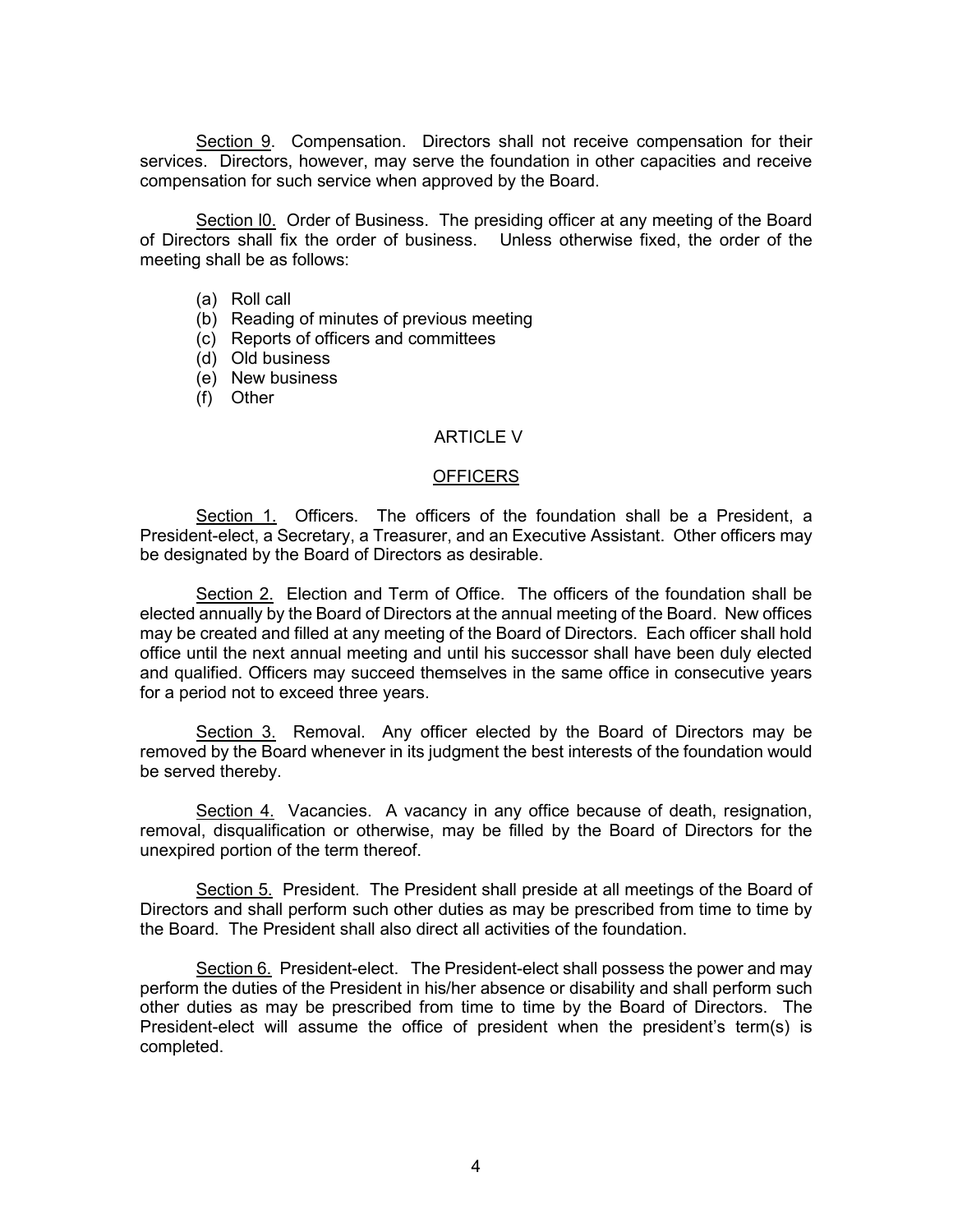Section 7. Secretary. The Secretary shall keep the minutes of the meetings of the Board of Directors; see that all notices are duly given in accordance with the provisions of these Bylaws or as required by law; be custodian of the foundation; acknowledge on behalf of the foundation any contributions, gifts, bequests or devises made to the foundation; and in general perform all duties incident to the usual office of Secretary and such other duties as from time to time may be assigned by the President or by the Board of Directors.

Section 8. Treasurer. The Treasurer shall have charge and custody of and be responsible for all funds and securities of the foundation; receive and give receipts for monies due and payable to the foundation from any source whatsoever; deposit all such monies in the name of the foundation in such banks, trust companies or other depositories as shall be selected in accordance with the provisions of Article VII of these Bylaws; account to donors for the expenditure of contributions, gifts, bequests or devises; and in general perform all the duties incident to the usual office of Treasurer and such other duties as from time to time may be assigned by the President or the Board of Directors. The Board shall determine the various funds to be accounted for.

Section 9. Executive Assistant. The Executive Assistant holds a paid, non-voting position whose role is to assist the officers in performing their duties. The Executive Assistant reports directly to the Board of Directors and assists each member as needed to fulfill the Organization mission providing in a timely and accurate manner all information necessary for the Board to function properly and to make informed decisions.

## ARTICLE VI

## **COMMITTEES**

Section 1. Committees. Committees may be appointed as necessary by the President or by the Board. Any members of such committee may be removed by the person or Board authorized to appoint such member whenever in their judgment the best interests of the foundation shall be served by such removal.

Section 2. Term of Office. Each member of a committee shall continue as such until the next annual meeting of the Board of Directors and until his successor is appointed, unless the committee shall be sooner terminated, or unless such member be removed from such committee or cease to qualify as a member thereof.

Section 3. Chairman. One member of each committee shall be appointed chairman by the person or persons authorized to appoint the members thereof.

Section 4. Vacancies. Vacancies in the membership of any committee may be filled by appointments made in the same manner as provided for the original appointments.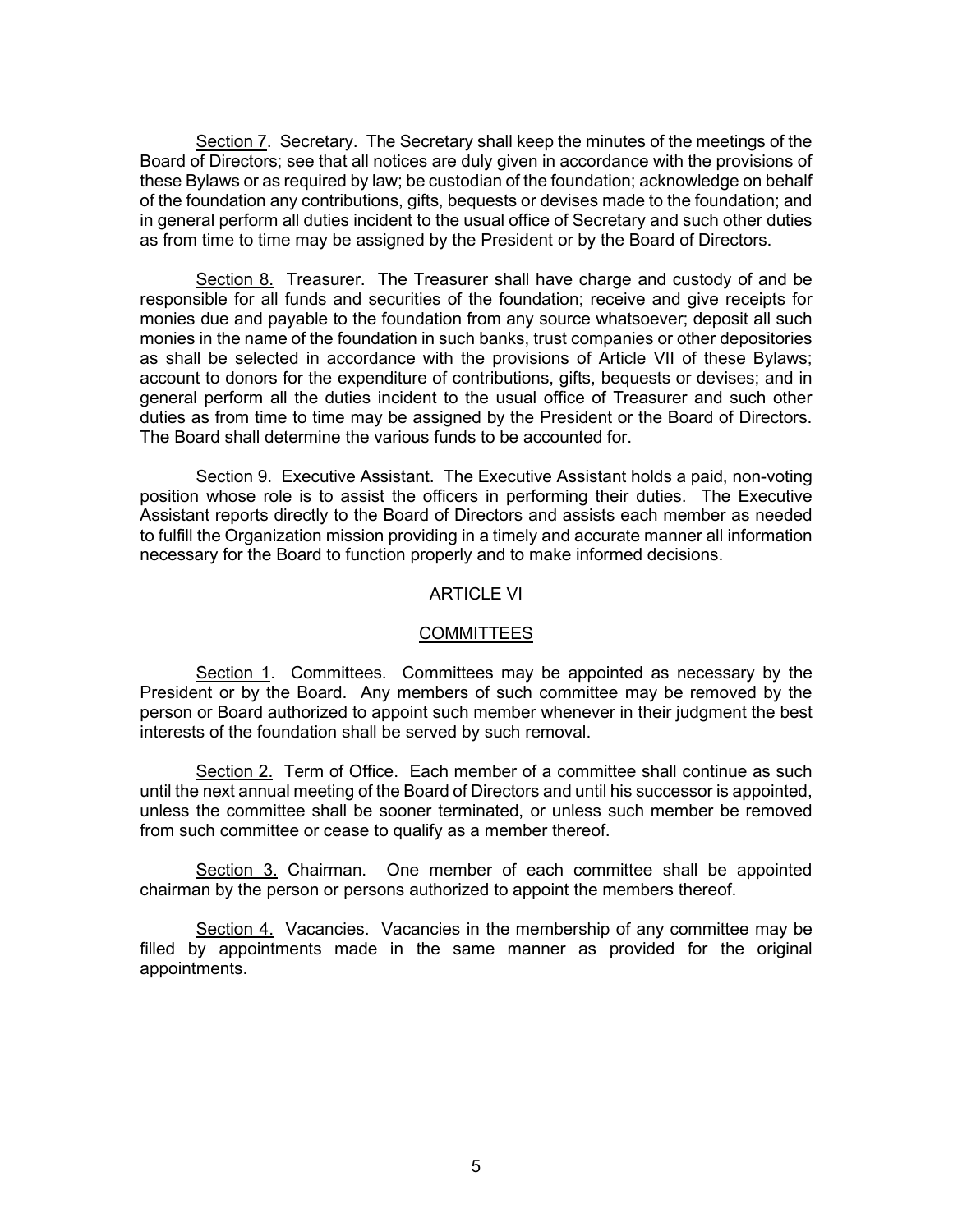Section 5. Quorum. Unless otherwise provided by the Board of Directors, a majority of the whole committee shall constitute a quorum, and the act of a majority of the members present at a meeting at which a quorum is present shall be the act of the committee.

# ARTICLE VII

## CONTRACTS, CHECKS, DEPOSITS, AND ANNUAL AUDIT

Section 1. Contracts. The Board of Directors may authorize any officer or officers to enter into any contract or execute and deliver any instrument in the name of and on behalf of the foundation, and such authority may be general or confined to specific instances.

Section 2. Checks and Drafts. All checks and drafts or orders for the payment of money, notes, or other evidences of indebtedness issued in the name of the foundation, shall be signed by the Treasurer, President and/or Superintendent of Pendleton County Schools/or designee and must bear two signatures.

Section 3. Deposits. All funds of the foundation shall be deposited from time to time to the credit of the foundation in such banks, trust companies, or other depositories as the Board of Directors may select.

Section 4. Gifts. The Board of Directors may accept on behalf of the foundation any contributions, gifts, bequests, or devises for the general purposes or for any special purpose of the foundation.

Section 5. Annual Review. The Board of Directors shall provide for an annual review of all receipts and disbursements of the foundation by such auditor or auditors as the Board of Directors shall determine.

## ARTICLE VIII

## BOOKS AND RECORDS

The foundation shall keep correct and complete books and records of account and shall also keep minutes of the proceedings of its Board of Directors' meetings and committees that have been given any of the authority of the Board of Directors and shall keep at its principal office a record giving the names and addresses of the Directors. All books and records of the foundation may be inspected by any member for any proper purpose at any reasonable time.

# ARTICLE IX

# FISCAL YEAR

The fiscal year of the foundation shall begin on the first day of July and end on the last day of June in each year.